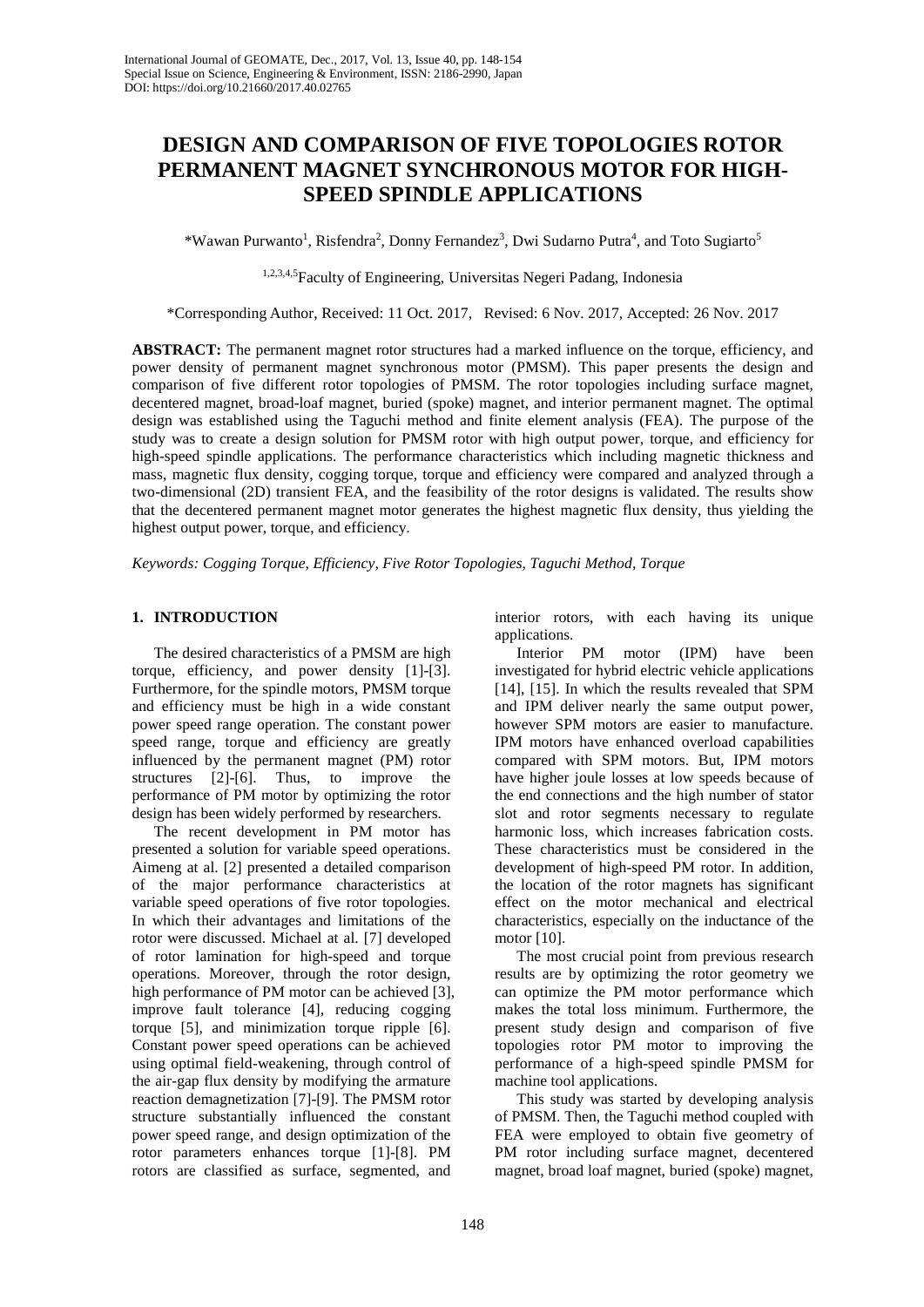and interior PM rotor.

The objective of this study is to develop PMSM with high output power, torque, and<br>efficiency for high-speed spindle motor efficiency for high-speed spindle motor applications. Finally, the rotor designs are compared and analyzed their characteristics through a 2D transient FEA. Then, the feasibility of the rotor designs is validated.

# **2. MATHEMATICAL ANALYSIS AND DESIGN OF PMSM**

#### **2.1 Mathematical Analysis**

Mathematical analysis of PMSM can be represented as *d-q* model [8]:

$$
v_{qa} = R_1 i_{qa} + L_q \frac{di_{qa}}{dt} + L_d i_{da} \omega_r + \lambda_f \omega_r \tag{1}
$$

$$
v_{da} = R_1 \dot{i}_{da} + L_d \frac{di_{da}}{dt} - L_q \dot{i}_{qa} \omega_r
$$
 (2)

$$
v_a^2 = v_{qa}^2 + v_{da}^2 \tag{3}
$$

where  $v_{qa}$  and  $v_{da}$  are the stator voltage in the  $q$  and  $d$ -axis,  $i_{qa}$  and  $i_{da}$  are the stator current in the *q* and *d*-axis,  $L_q$  and  $L_d$  are the inductances in the  $q$  and *d*-axis, *λ<sup>f</sup>* is the armature flux linkage, *ω<sup>r</sup>* is the synchronous electrical speed, *R1* is the stator resistance, and  $v_a$  is the rms stator voltage.

For a *ma*-phase salient pole, electromagnetic power can be described as [13]:

$$
P_e = m_a \left[ \frac{V_i E_f}{X_d} \sin \delta + \frac{V_i^2}{2} \left( \frac{1}{X_q} - \frac{1}{X_d} \right) \sin 2\delta \right] \tag{4}
$$

where  $V_i$  is the input (terminal) voltage,  $E_f$  is the electromagnetic force induced by the rotor excitation flux,  $\delta$  is the power angle,  $X_d$  is the synchronous reactance in the  $d$ -axis, and  $X_q$  is the synchronous reactance in *q*-axis. Then, by determining electromagnetic power and angular synchronous speed  $\omega_s = 2\pi n_s$ , the electromagnetic torque can be derived as

$$
T_e = \frac{P_e}{2\pi n_s} = \frac{m_a}{2\pi n_s} \left[ \frac{V_i E_f}{X_d} \sin \delta + \frac{V_i^2}{2} \left( \frac{1}{X_q} - \frac{1}{X_d} \right) \sin 2\delta \right] \tag{5}
$$

Maximizing the electromagnetic torque is crucial to obtain the higher torque and compact size of the PMSM motor. It can be achieved when the torque is handled only in  $i_{qa}$  while maintaining  $i_{da} = 0$ . Furthermore, maximum torque can be reached by increasing the power electronics as well as air-gap flux, which is determined by rotor and stator geometry, the number of winding turns per slot, slot geometry, and rotor and stator material [13].

### **2.2 Design of Five Rotor Topologies**



Fig. 1 High-speed spindle PMSM prototype, (a) stator core, (b) decentered magnet PM rotor



Fig. 2 B-H curve material



Fig. 3 Core loss of core material 35CS250



Fig. 4 Five topologies of PM rotor, (a) surface PM, (b) decentered PM, (c) broad loaf PM, (d) buried (spoke) PM, (e) IPM, and (f) stator configuration of PM motor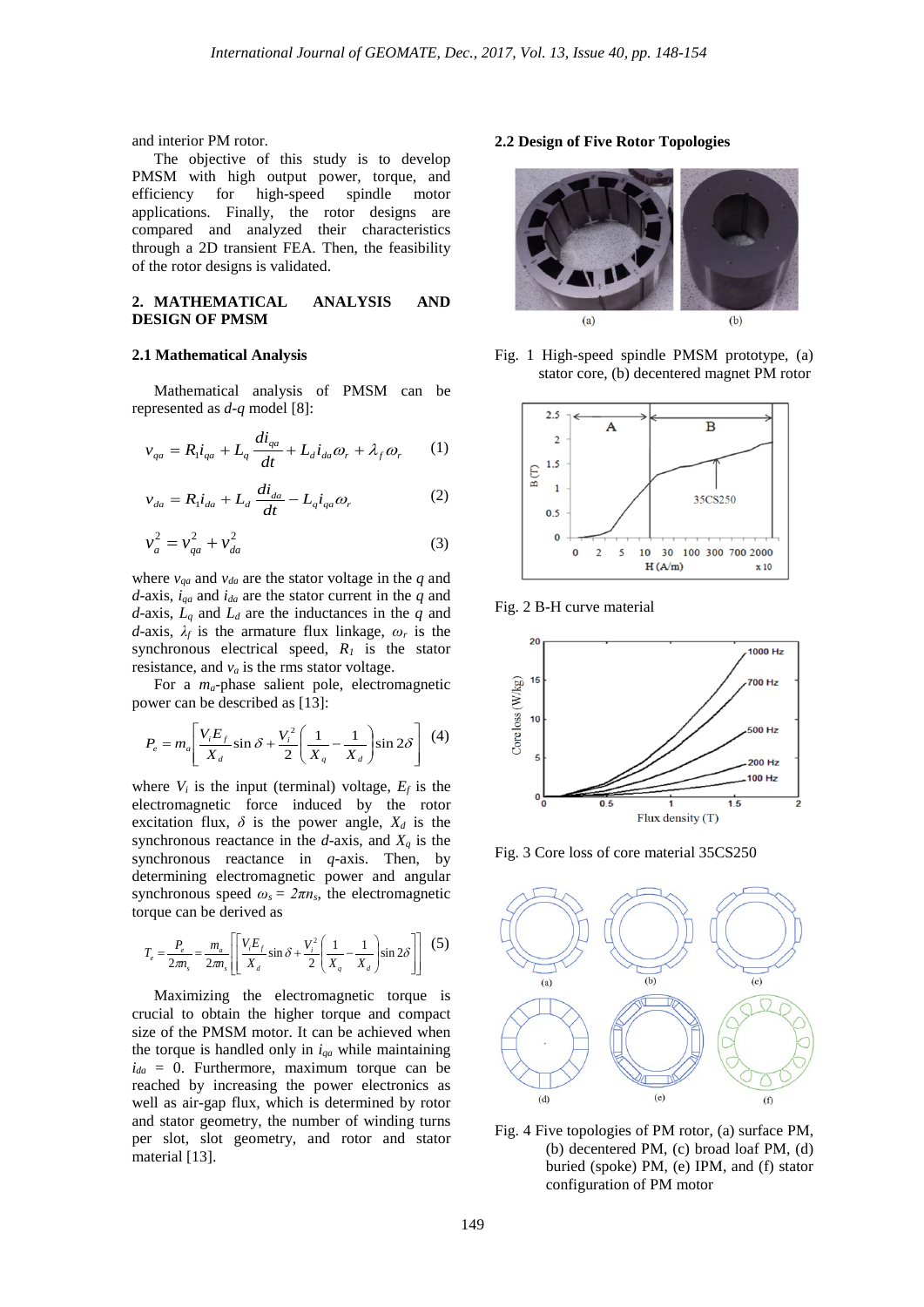Fig. 1 shows the prototype of the stator and decentered magnet rotor geometry of high-speed spindle PM motor. The stator and rotor material are silicon electric steel 35CS250 and rotor magnet type is NdFe35. Fig. 2 and 3 provides the B-H curve and stator core loss characteristics of the material. This material exhibits the highest flux density with a low-saturation at Region A. However, it exhibits the lowest saturation flux density in Region B (high-saturation region). Therefore, the material exhibits the highest efficiency when used in Region A because a reduction in current and core loss can be achieved.

Fig. 4 presents the cross-section of the purposed SPM and IPM rotor motor topologies. Fig. 4(a), (b), and (c) show the surface (SPM), decentered (DPM), and broad loaf (DLPM) motors, respectively. Fig. 4(d) and (e) present buried (spoke; (BPM)), and interior (IPM) motors, respectively. The differences between the SPM and IPM rotors are only in the geometry of their magnets in surface rotor area.

Table 1 PMSM Specifications

| Parameter                     | Value |
|-------------------------------|-------|
| Rated Output Power (kW)       | 30    |
| Rated Voltage (V)             | 220   |
| Speed (rpm)                   | 15000 |
| Number of Poles               | 8     |
| Number of Stator Slots        | 12    |
| Outer Diameter of Stator (mm) | 120   |
| Inner Diameter of Stator (mm) | 79    |
| Length of Stator Core (mm)    | 120   |
| Outer diameter of rotor (mm)  | 69.5  |
| Inner diameter of rotor (mm)  | 46.5  |
| Length of rotor (mm)          | 120   |
|                               |       |

Table 1 lists the specifications of the PM motor used in this study. The Taguchi method is used to obtain the optimal combination of the five rotor topologies. The Taguchi method uses five factors and five levels for all rotor designs, and the standard Taguchi method orthogonal array L25  $(5<sup>5</sup>)$  is used [11], [12], with efficiency and torque as the objective functions. Spindle motor performance in L25 matrix experiments are obtained using 2D FEA. The optimal combination of the rotor geometries are determined using response table, effect plots, and analysis of variance (ANOVA) drawn from the matrix experiments as developed in [16], [17]. The obtained optimal combination is verified using FEA as described [18]. The optimization results are listed in Table 2. To make a fair comparison for five rotor designs, and to ensure, that the performance characteristics as output power, torque, efficiency, and magnetic flux density are only defined and controlled by PM rotor geometry,

we use the stator winding configuration is fixed, same rated voltage, frequency, output power, stator and rotor core material, and rotor magnet type.

Table 2 Optimization Results

| Parameters                                                       | <b>PM</b> Rotor |            |      |            |            |
|------------------------------------------------------------------|-----------------|------------|------|------------|------------|
|                                                                  | <b>SPM</b>      | <b>DPM</b> | DLPM | <b>BPM</b> | <b>IPM</b> |
| Rotating<br>angle on<br>basis of<br>center of<br>PM motor<br>(0) | 10              | 12         | 8    | 10         | 10         |
| Magnet<br>thickness<br>(mm)                                      | 7               | 5          | 5    | 6          | 4          |
| Wide of<br>magnet<br>(mm)                                        | 17              | 18.5       | 18   | 9          | 16         |
| Rotor<br>Length<br>(mm)                                          | 130             | 120        | 120  | 110        | 120        |
| Air gap<br>length<br>(mm)                                        | 0.5             | 0.6        | 0.8  | 0.8        | 0.5        |

# **3. PERFORMANCE ANALYSIS AND COMPARISON**

#### **3.1 Magnetic Thickness and Mass**



Fig. 5 Rotor yoke flux density with magnetic thickness



Fig. 6 Air gap flux density with magnet thickness

Magnet thickness of the PM rotor is closely associated with the rotor yoke flux density, air-gap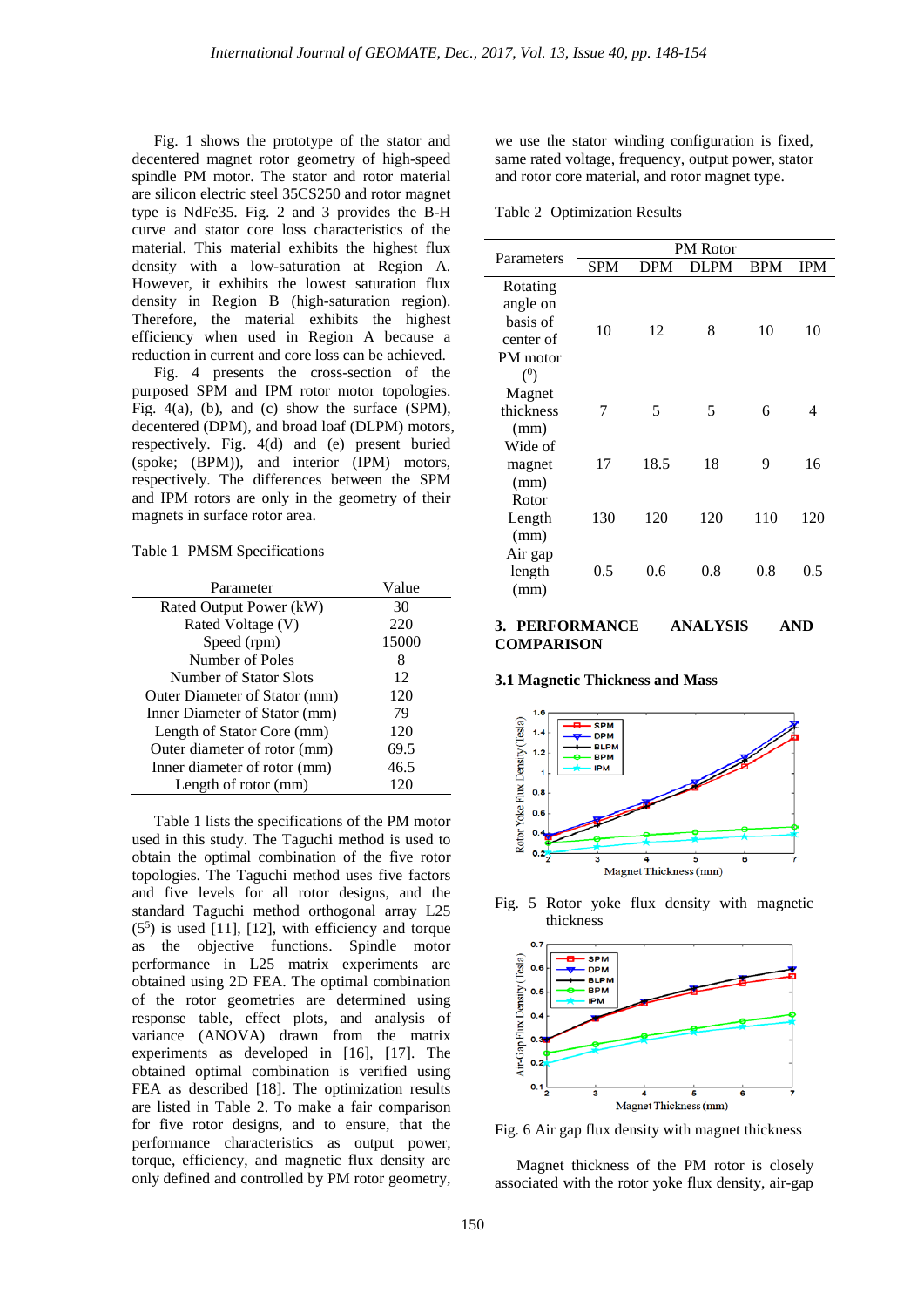flux density, and armature copper loss. Magnet mass is closely related with *q* and *d*-axis line currents and maximum line induced voltage. It affects the torque generated by the PM motor [2], [15]. Fig. 5 compares magnet thickness and rotor yoke flux density. In the SPM, DPM, and BLPM, magnet thickness considerably influences rotor yoke flux density, which is not the case in the BPM and IPM.



Fig. 7 Armature copper loss with magnet thickness



Fig. 8 *d* and *q*-axis current with magnet mass, (a) *d*-axis current, (b) *q*-axis current

In addition, magnet thickness influences airgap flux density of the SPM, DPM, and BLPM as shown in Fig. 6. An increase in magnetic thickness will reduce the armature copper losses in the SPM and DPM, respectively, as shown in Fig. 7. Moreover, magnetic mass increases with increasing magnetic thickness. In the SPM, DPM, and BLPM, *d* and *q*-axis currents decrease with increasing magnetic mass, as shown in Fig. 8 (a) and (b). In the PMSM, magnetic mass affects the maximum induced voltage. The magnetic mass of the five rotor topologies increases the induced voltage, shown in Fig. 9.



Fig. 9 Maximum induce voltage with magnet mass

Table 3 Magnet Mass and Dimension

| Topology    | Magnet<br>thickness<br>(mm) | Mass<br>(kg) | Width of<br>magnet<br>(mm) |
|-------------|-----------------------------|--------------|----------------------------|
| <b>SPM</b>  |                             | 0.81         | 17                         |
| <b>DPM</b>  | 5                           | 0.97         | 18.5                       |
| <b>BLPM</b> | 5                           | 1.08         | 18                         |
| <b>BPM</b>  | 6                           | 1.11         | 9                          |
| <b>IPM</b>  |                             | 0.997        | 16                         |

Table 4 Performance Comparison

| Parameter                | <b>SPM</b> | <b>DPM</b> | BL PM                                | <b>BPM</b> | <b>IPM</b>                             |
|--------------------------|------------|------------|--------------------------------------|------------|----------------------------------------|
| Output<br>Power (kW)     | 30         | 30         | 30                                   | 29.8       | 30                                     |
| Efficiency<br>(% )       | 90.58      | 93.1       | 92.1                                 | 91.94      | 90.26                                  |
| Torque (Nm)              | 19.1       | 23.88      | 19.1                                 | 18.97      | 19.1                                   |
| Frictional               |            |            |                                      |            |                                        |
| and Windage              | 160        | 160        | 160                                  | 160        | 160                                    |
| Loss (W)                 |            |            |                                      |            |                                        |
| Iron-Core                | 162.08     | 162.67     | 149.22 121.42                        |            | 83.25                                  |
| Loss (W)                 |            |            |                                      |            |                                        |
| Armature                 |            |            | 1461.22 895.72 933.02 1194.2 1583.61 |            |                                        |
| Loss (W)                 |            |            |                                      |            |                                        |
| <b>Total Loss</b><br>(W) |            |            |                                      |            | 1783.3 1218.39 1242.24 1475.62 1826.86 |

Table 3 summarizes the magnet thickness and mass of the five optimized rotor topologies. The magnetic thickness and mass necessary for obtaining optimal performance in each rotor topology as reported in Table 4.

## **3.2 Magnetic Flux Density**

Magnetic flux density is a crucial parameter in PM motor design. Increasing the magnetic flux density increases output power and efficiency, and the magnet thickness affects the magnetic flux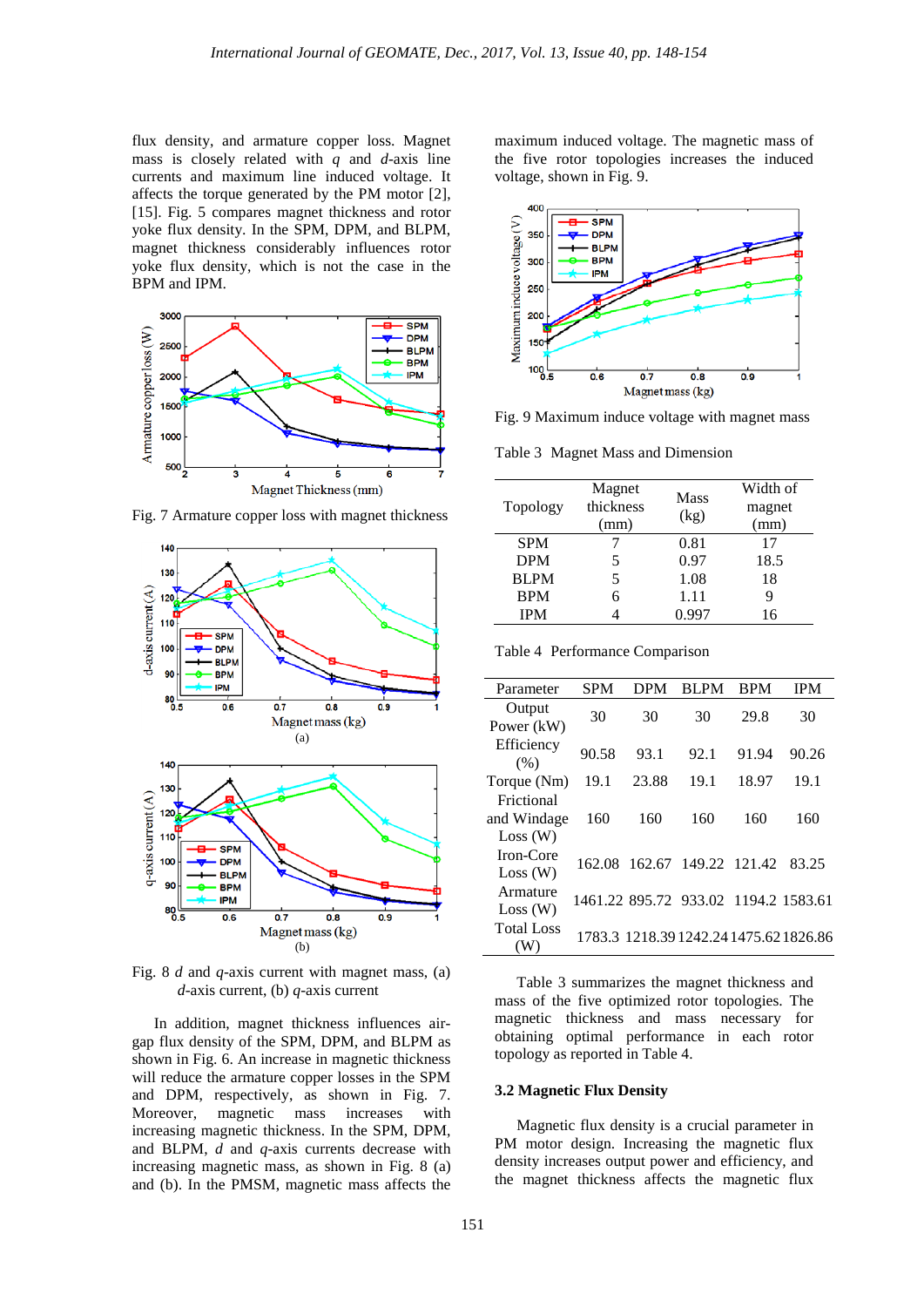$0.6$ 

density, as shown in Fig. 10. The influence of magnet thickness on magnetic flux density is the highest in the IPM. Fig. 11 and 12 show that increase in magnetic flux density improves the torque and efficiency. In all five rotor topologies, the magnet thickness affects magnetic flux density, torque, and efficiency.



Fig. 10 Magnet flux density with magnet thickness

20  $18$ Torque (Nm) **SPM DPM BLPM BPM IPM**  $^{10}$   $^{10}$  $0.4$  $0.5$ 

Fig. 11 Torque with magnet Flux density

 $0.2$ 

 $0.3$ 

Magnetic flux density (Tesla)



Fig. 12 Efficiency with magnet flux density

The variation of the magnetic flux density with electric angle is shown in Fig. 13. The BPM and IPM difference in the direction of their electric angles, with the SPM, DPM, and BLPM, it is consistent with the characteristics of IPM motors. The FEA result of magnetic flux density is depicted in Fig. 14. Generally, strong magnetic flux density is generated in the magnet surface. The DPM motor (Fig. 14(b)) generates a strongest flux density. The IPM magnetic flux density is the lowest. The higher concentration of flux density the SPM, DPM, and BLPM afford to output power and electric angle compared with the BPM and IPM, as shown in Fig. 15.



Fig. 13 Magnet flux density with torque angle



Fig. 14 Magnetic flux distribution for no-load condition, (a) SPM motor, (b) DPM motor, (c) BLPM motor, (d) BPM motor, (e) IPM motor, (f) scale.



Fig. 15 Output power with torque angle

# **3.3 Performance Characteristics**

The five rotor designs are analyzed for constant-power speed operation through 2D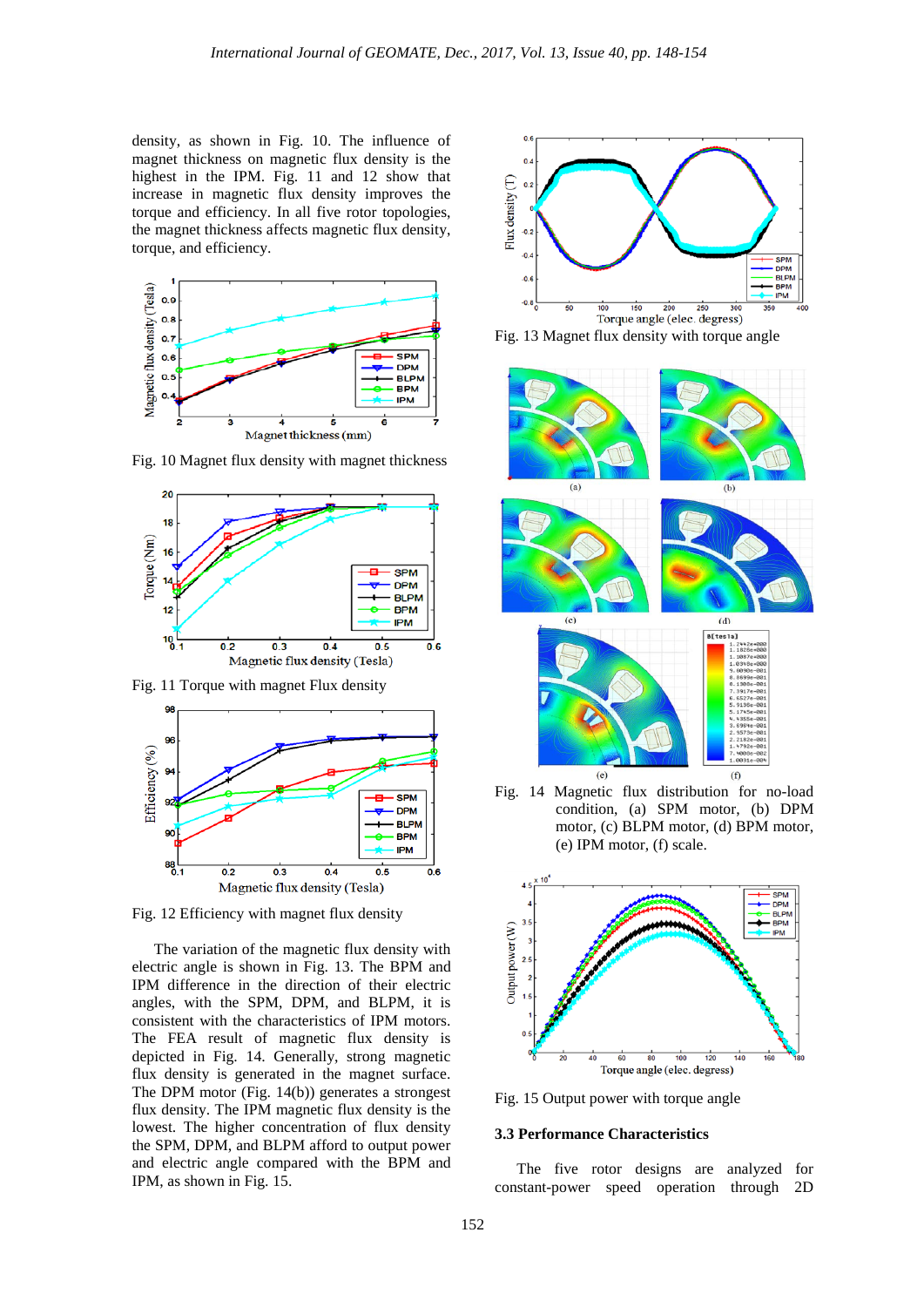transient FEA [18], and the performance characteristics reported in Table 4. The DPM rotor produces the highest torque, and the BPM rotor produces the lowest torque, as shown in Fig. 16 and Table 4.

Cogging torque is caused by the interaction between the permanent magnet in the rotor and the stator slots of the PM motors. The cogging torque is essential in optimal PMSM rotor design. Cogging torque causes torque ripples, vibrations, and mechanical noise [15]. The cogging torques of five rotor topologies presented in Fig. 17. The IPM produces the lowest cogging torque (0.12 Nm), whereas the highest cogging torque (0.21 Nm) is generated by the BPM rotor as shown in Fig. 18.



Fig. 16 Comparison of torque profile



Fig. 17 Cogging torque profile



Fig. 18 Peak cogging torque

Increased in output power indicates to higher motor efficiency, that is optimal input energy conversion. The SPM rotor exhibits the lowest efficiency because of high total loss which leads to high armature thermal load, current density, and specific electric loading. The Stator current waveform affects the total loss in PMSM. The higher current waveform in IPM triggers higher in armature thermal load, which is highest in the IPM rotor of  $1511 \text{ A}^2/\text{mm}^3$  and lowest in the DPM of  $854 \text{ A}^2/\text{mm}^3$ . The highest current waveform also causes specific electrical loading. The armature current density is highest in the BPM of 58.65 A/mm and lowest in the IPM of 22.38 A/mm2 . The lowest specific electrical loading and armature current density occurs in the DPM of 50.8 A/mm and 16.83 A/mm2 as listed in Table 5.

Table 5 Current Performance

| Parameter                                              | SPM   | <b>DPM</b> | <b>RLPM</b> | <b>BPM</b> | IPM   |
|--------------------------------------------------------|-------|------------|-------------|------------|-------|
| Armature<br>Thermal Load<br>$(A^2/mm^3)$               | 1134  | 854        | 890         | 1140       | 1511  |
| Specific<br>Electric<br>Loading<br>(A/mm)              | 52.35 | 50.8       | 51.84       | 58.65      | 67.54 |
| Armature<br>Current<br>Density<br>(A/mm <sup>2</sup> ) | 21.67 | 16.83      | 17.18       | 19.43      | 22.38 |

# **4. CONCUSION**

This paper presents the design and performance comparison of five PM rotor topologies including magnet thickness, mass, and magnetic flux density. The Taguchi method and 2D FEA are used in the designs optimization and performance analysis. The results are DPM with a magnetic thickness of 5 mm produces the higher magnetic flux density and the lowest armature copper loss. Whereas the IPM with a magnet thickness of 6 mm produces the lowest magnetic flux density and higher armature copper loss. The DPM generates the highest magnetic flux density, thus yielding the highest output power, torque, and efficiency. However, BPM is produces higher cogging torque with the IPM producing is the lowest. In the IPM, the higher waveform current improves the armature thermal load, current density and specific electric loading. Based on the comparison and analysis results, the DPM motors are recommended for spindle PM motors requiring high torque and efficiency and low cogging torque. In future work, the present study results will be verified and compared through a prototype highspeed PM motor with decentered rotor.